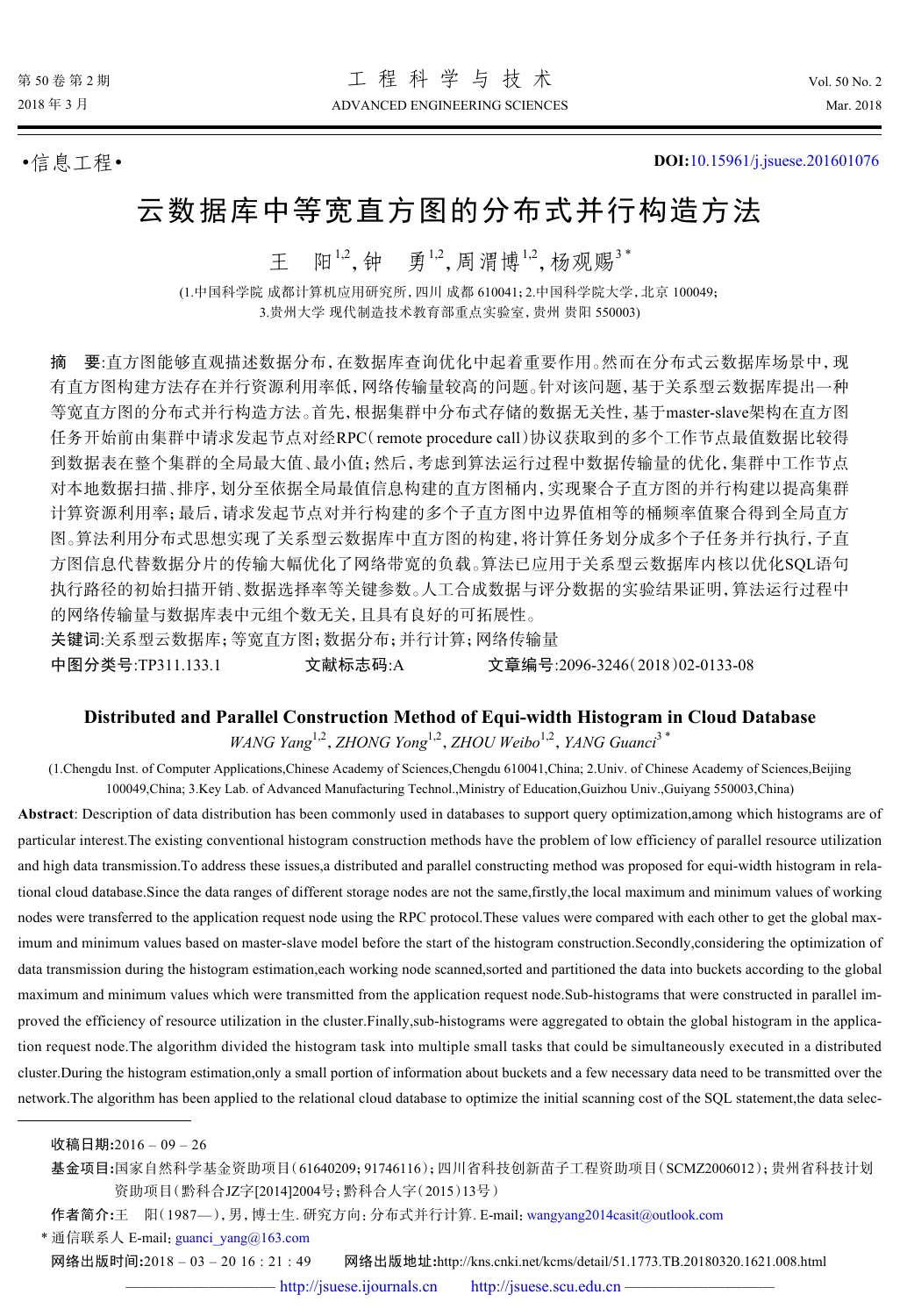tion rate and other key parameters.The experimental results of the synthetic data and the real data demonstratedthat the amount of the data transmission was unrelated with the table size and the proposed algorithm achievedgood scalability.

**Key words**: velation cloud databased;equi-width histogram;data distribution;parallel computing;data transmission

直方图是数据统计分析中一种直观、简单的形 式,是描述数据库中数据分布的流行且有效的方法。 绝大多数商用数据库系统在关系上维护一个或多个 直方图。例如Oracle数据库中,查询优化器应用直方 图评估数据分布,以精确条件查询中数据选择率,从而 优化查询操作。直方图在基于代价的查询优化、聚集 近似查询、数据挖掘等领域有着广泛的应用<sup>[\[1\]](#page-7-0)</sup>, 在数 据库查询优化处理中的重要作用已经得到广泛认识。

传统的关系型数据库领域,已有较多学者对直 方图的构建进行了研究。Ioannidis<sup>[\[2\]](#page-7-1)</sup>介绍了直方图的 历史,并总结了直方图在传统数据库领域的应用。 Poosala等<sup>[[3](#page-7-2)]</sup>对比分析了不同类型的直方图及其构造 方法。Chaudhuri等<sup>[[4](#page-7-3)]</sup>采用元组采样的方法构建近似 直方图,并给出了抽样数据大小与近似直方图准确 性的精确关系。骆吉洲等<sup>[\[5\]](#page-7-4)</sup>通过对查询缓冲池内查询 的调度反馈提出了一种基于压缩数据库的直方图自 适应构建方法。张龙波等[[6](#page-7-5)]基于合并–分裂策略提出 等深直方图的近似增量维护算法。Bruno等<sup>[[7](#page-7-6)]</sup>针对多 维数据进行模拟,为了避免估计结果集中采用数据 独立性假设导致估计误差过大问题,提出了一种称 为STHole的多维自适应直方图。Kanne等[\[8](#page-7-7)]中对存储 桶边界值、频率的直方图和桶内添加新存储内容的 直方图进行对比,为直方图桶的多样化提供了思路。 传统数据库领域,数据集中存储于一个高性能的服 务器,因此可以直接从单节点服务器读取数据执行 不同类型直方图的构建。而云数据库中数据分布式 存储于大规模集群中多个存储节点,存储方式的差 别导致集中式数据库的直方图构建方法无法直接应 用于云数据库。

随着大数据时代的到来,一些学者开始研究 MapReduce架构下直方图的构建算法。Jestes等<sup>[[9](#page-7-8)]</sup>利用 元组抽样方法提出基于MapReduce的小波直方图构 建算法。Tang<sup>[[10](#page-7-9)]</sup>分别基于值模型和元组模型的语义 期望介绍了MapReduce架构中V-Optimal类型的近似 直方图构建方法。Shi等[[11](#page-7-10)]对MapReduce架构进行了 拓展,在Map阶段之前和Reduce阶段之后分别增加了 数据采样和统计阶段,对基于MapReduce的等宽和等 深直方图构建算法进行[改进](#page-7-11)。针对数据流快速、时 变、不可预测等特点,Guha[[12\]](#page-7-11)中提出了基于滑动窗口 的实时数据流直方图的构建方法。基于MapReduce架 构的直方图构建方法需要将数据经Mapper处理后转 换为key-value对,将数据以key-value形式发送至Reducer节点进行直方图桶的构建,或将key-value对按 照一定的概率在节点间传输,这会导致较高的网络 传输量。

为了提高直方图构建方法的资源利用率并减少 网络传输量,作者提出一种等宽直方图的分布式并 行构造方法。通过对直方图类型、云数据库中分片存 储、数据流转方式、任务的并行执行特性的分析,将 直方图任务划分为能够直接合并的多个子任务下压 至计算集群中工作节点并行执行;工作节点依据与 请求发起节点提前一轮交互获得的最值信息独立的 对本地数据扫描、排序、构建子直方图,直方图中每 个桶仅包含桶边界值及桶内频率信息,请求发起节 点与工作节点间直方图的传输避免了因分片数据传 输导致的网络负载过重问题。

# **1** 等宽直方图分布式并行构建方法

#### **1.1** 相关定义

不失一般性,假设一个数据库表T包含t个元组, 表中数据分布式存储于关系型云数据库中的N个节 点, 表T包含属性A, A的值是整数或者实数, 其值域 为D,直方图相关定义如下:

 $\mathcal{L} \mathbf{X} \mathbf{1}$  设 V 为表 T 中属性 A 的值,对于 D 中的任  $\tilde{\mathbb{E}}$ 一个值 *x* , 用 $f(x)$ 表示 *A* =  $x$ 在表 T 中出现的频率,  $E \nsubseteq \nsubseteq B = \{ \langle B_{\text{L}}, B_{\text{R}}, f(B) \rangle, B_{\text{L}}, B_{\text{R}} \in D \}$ 为直方图中的桶,  $B_{\text{L}}$ 为桶 $B$ 的左边界值, $B_{\text{R}}$ 为桶 $B$ 的右边界值, $f(B)$ 为 桶 *B*中左边界至右边界范围内值的频率和。

定义2 表 T 属 性A 上 一 系 列 互 不 相 交 的 桶  $B_1, B_2, \cdots, B_m$ 构成的集合 $H = \{B_i; i = 1, 2, \cdots, m\}$ 为关系  $T$ 上属性 A的直方图。

**定义3** 数据库表T的数据分布式存储于计算集 群中 N 个节点, 表 T 的属性 A 在 各 工 作 节 点 的 最 大 值 *Max*<sup>L</sup> *Min*<sup>L</sup> *T A* 定义为 ,最小值定义为 ,表 属性 在整个 集群的最大值定义为*Max<sub>G</sub>,*最小值定义为*Min<sub>G。</sub>* 

## **1.2** 等宽直方图的分布式并行构造思想

关系型云数据库的存储和HDFS(Hadoop distributed file system)的存储方式类似,虚谷云数据库中表 以分片(Tablet)形式存储,每个数据分片保存1个主 版本和2个副版本,数据片分布式存储[于集群](#page-2-0)中不同 节点上,数据库表的分布式存储方式如[图](#page-2-0)[1](#page-2-0)所示。需 要指出的是,关系型云数据库中计算集群采用sharenothing体系架构,集群中任意节点都可以作为请求 发起节点。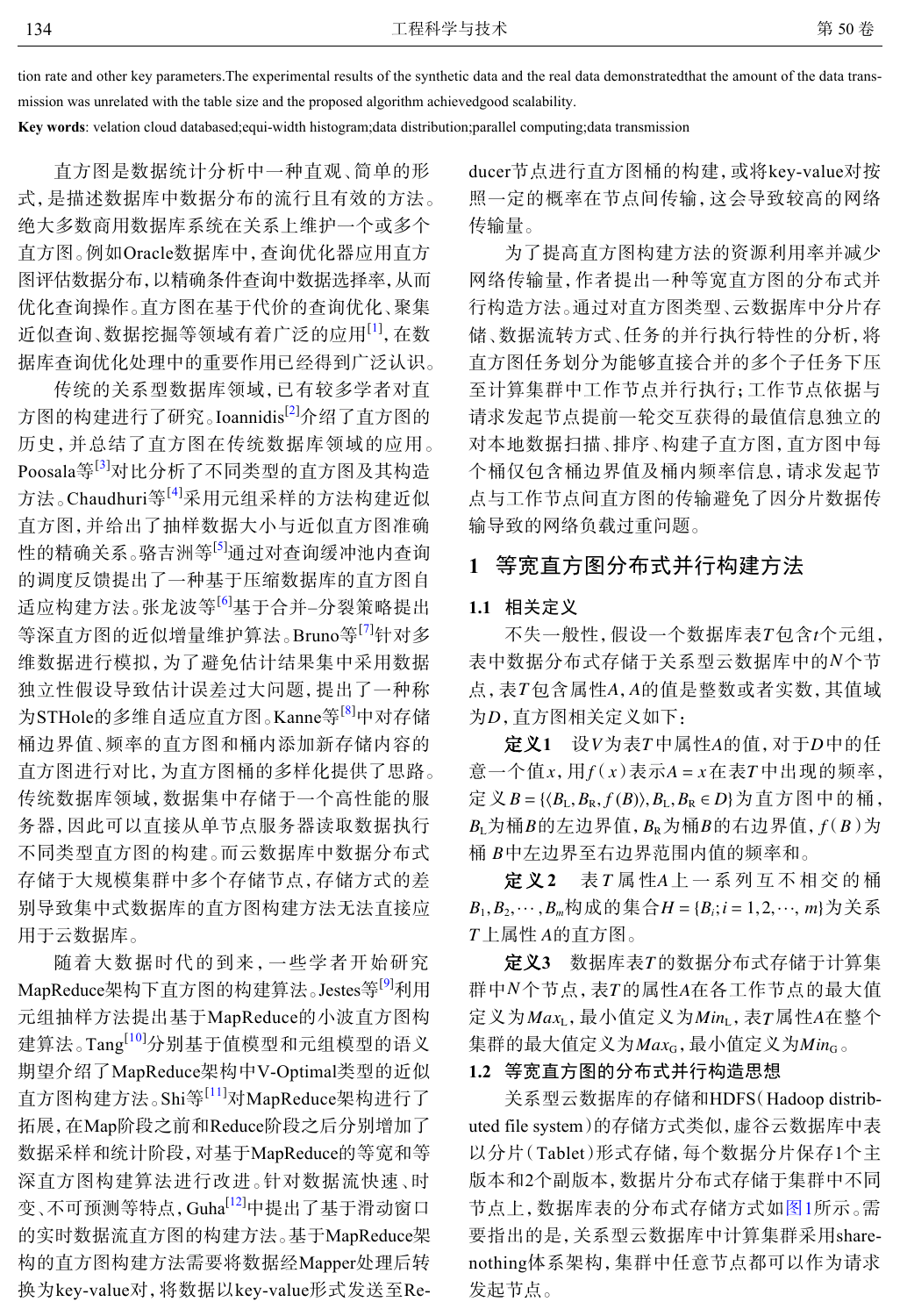<span id="page-2-0"></span>





 $\exists$  由表的分布式存储方式可知∀Tablet<sub>*i*</sub> ⊆  $T, i$  ≤  $n$ , 且对于表T的所有同一版本分片满足:

Tablet<sub>i</sub> 
$$
\cap
$$
 Tablet<sub>j</sub> =  $\emptyset$ ,  $0 \le \forall i, j \le n$ ;  
Tablet<sub>1</sub>  $\cup$  Tablet<sub>2</sub>  $\cup \cdots \cup$  Tablet<sub>n</sub> = T (1)

通过对不同类型直方图特征的分析,等宽直方 图具有桶边界值差相等的特点:

$$
B_i.B_R - B_i.B_L = B_j.B_R - B_j.B_L, 1 \le \forall i, j \le m \qquad (2)
$$

可得到表T上相关属性的全局直方图,且集群中不需 第1.1节定义3可知*Max*<sub>L</sub> ≤ *Max*<sub>G</sub> , *Min*<sub>L</sub> ≥ *Min*<sub>G ○</sub>集群 节点只拥有本地最大值*Max*<sub>L</sub>、最小值*Min*<sub>L,</sub>不同存 若能够在分布式节点上构建具有相同边界值的 子直方图,则请求发起节点直接对子直方图聚合即 要传输表中具体数据,只需传输直方图桶的边界值 信息和频率值信息。由数据库表数据存储方式结合 中请求发起节点接收到直方图构建请求后,各工作 储节点的数据范围可能没有任何关系,因此各节点 构造的子直方图间无规律可循,也就无法在请求发 起节点对工作节点的子直方图进行聚合。

一种解决方法是请求发起节点接收到直方图构 建任务后,各工作节点将本地存储分片数据发送至 请求发起节点,在请求发起节点统一对数据进行排 序、分桶,构造等宽直方图,然而这种方法会导致极 大的网络传输量,并且大数据环境下,在请求发起节 点对数据进行统一处理在时间和空间上都是不切实 际的。考虑到关系型云数据库中带宽资源是极其宝 贵的资源,直方图构建过程中降低网络传输量是较 为理想的方案。数据库表中数据以分片形式分布式 存储于集群的工作节点,各工作节点间数据没有必 然联系。基于等宽直方图特点,使工作节点不按照本 地存储的数据范围构建直方图,而是依据相同的数 据范围构建直方图可以满足既利用分布式并行计算 的优势,又不传输表中具体数据的需求。

 ${\it Max}_{\rm L}$ 、最小值 ${\it Min}_{\rm L}$ ; 然后, 各工作节点将本地的最值 得到全局最大值*Max*<sub>G</sub>、最小值*Min*<sub>G,</sub>再将全局最值 基于关系型云数据库的等宽直方图分布式并行 构造方法的基本思想是:首先,请求发起节点在接收 到任务请求后,请求发起节点与计算集群中工作节 点间建立RPC通道,将数据库表、属性名、直方图桶 数等基本信息发送至相关工作节点,各工作节点对 本地存储数据扫描、排序,得到本地节点的最大值 信息通过RPC协议传输至请求发起节点,请求发起 节点对各工作节点发送的最值信息再次进行排序, 信息经RPC协议传送至工作节点,各工作节点依据 全局最值信息在本地构建等宽直方图;最后,只需将 工作节点的直方图信息发送至请求发起节点,请求 发起节点依据直方图桶边界值和桶内频率直接累加 构建全局等宽直方图。直方图构建过程中数据流转 示意图如[图](#page-2-1)[2](#page-2-1)所示。

<span id="page-2-1"></span>

图 **2** 等宽直方图构造方法示意图



## **1.3** 等宽直方图的分布式并行构造算法

基于上文所述,提出了关系型云数据库中等宽直 方图的分布式并行构造方法,算法实现的伪代码为: Algorithm DPMHistogram( *T* , *A*, *U* ); Input: Table *T* , Attribute *A* , Bucketnumber *U* Output: Equi-width histogram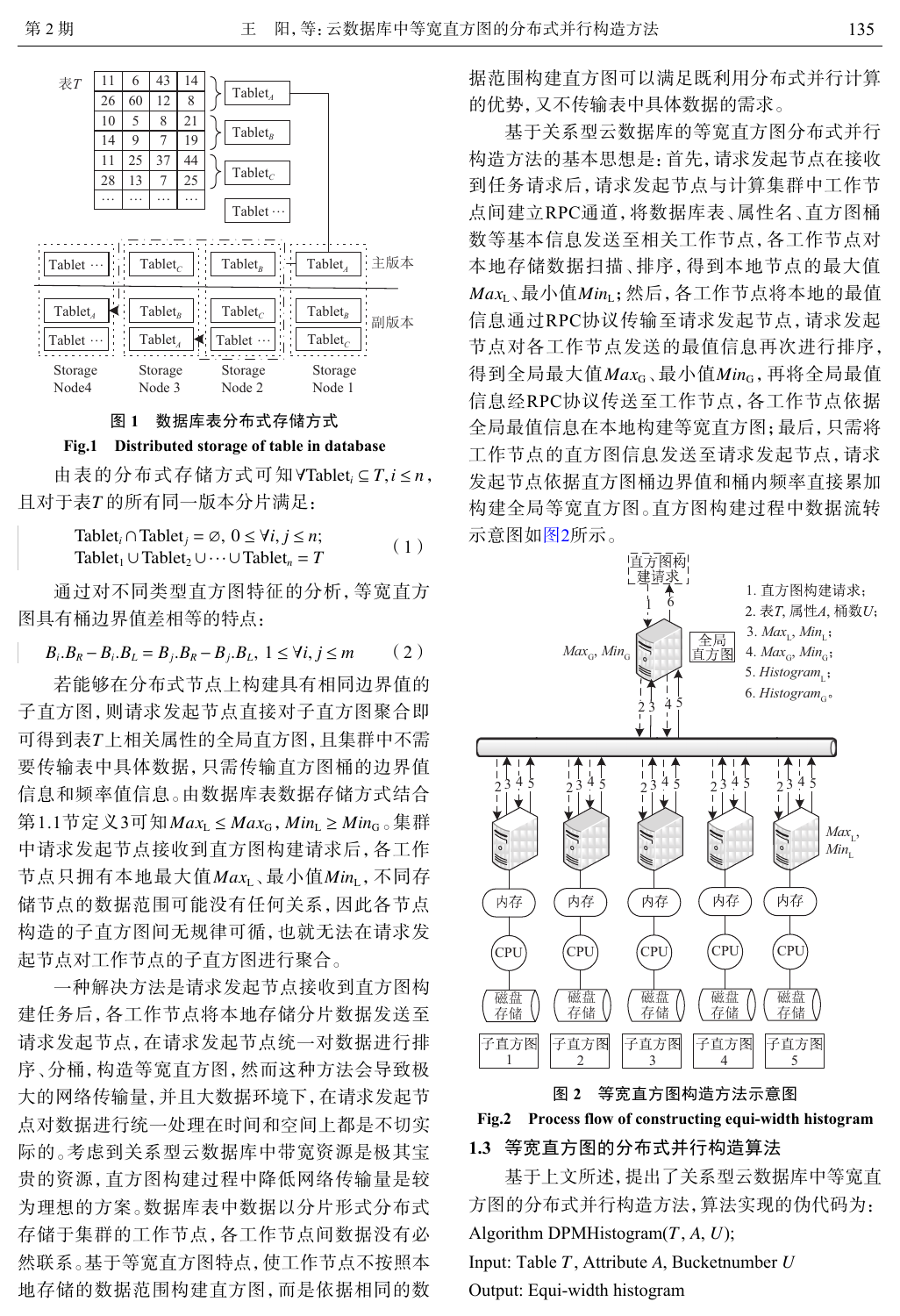Begin

- 1 Exec SYSDBA.DBMS\_STAT.ANALYZE\_TABLE
- 2 ANALYZE\_RPC\_PIPE( *T* , *A*, *U* );
- $3 P_SORT(T, A);$
- 4 RPC To MainNode( *Max*L, *Min*L);
- 5 For  $i = 1$  to  $N$
- If  $Max_G \leq Max_{Li}$  Then
- $Max_G = Max_{Li}$ ;

End If

- If  $Min_{G} \geq Min_{Li}$  Then
- $Min_G = Min_{Li}$ ;
- End If
- $6$  For  $i = 1$  to N

RPC To SubNode(*Max*<sub>G</sub>, *Min*<sub>G</sub>);

End For

 $7 \text{ For } i = 0 \text{ to } U \text{ do}$ 

$$
B_i.B_L = Min_G + i \times (Max_G - Min_G) / U;
$$
  
\n
$$
B_i.B_R = Min_G + (i+1) \times (Max_G - Min_G) / U;
$$
  
\nIf  $B_L \le V(x) \le B_R$ 

 $B_i.f(B)$  + +;

End For

8 RPC To MainNode( *Histogram*L);

9 For *i* = 0 to *U* do

For  $j = 0$  to N do

$$
B_i.f(B) + B_j.f(B);
$$
  

$$
j++;
$$
  
End For  

$$
i++;
$$

End For

End ANALYZE\_TABLE

云数据库中等宽直方图通过DBMS\_STAT包的 存储过程实现,存储过程名为ANALYZE\_TABLE。

构建直方图的关系名T﹑属性A﹑直方图包含桶数U通 大值 $\mathit{Max}_{\text{L}}$ 、最小值 $\mathit{Min}_{\text{L}}$ 。 伪代码中步骤2为直方图的参数传递。计算集群 中请求发起节点与工作节点间建立RPC通道,将需 过RPC协议发送至集群中相关工作节点。步骤3中, 各工作节点对本地存储数据扫描、排序,得到本地最

求发起节点对各工作节点Max<sub>L1</sub>、Min<sub>L1</sub>,Max<sub>L2</sub>,Max<sub>L2</sub>,…,  ${\it Max}_{\rm Li}$  ,  ${\it Min}_{\rm Li}, \cdots$  ,  ${\it Max}_{\rm LN}$  ,  ${\it Min}_{\rm LN}$  进行比较 , 得到整个 集群中属性A的全局最大值*Max*<sub>G</sub>、最小值*Min*<sub>G。</sub>于步 步骤4中,工作节点分别将本地最大值、最小值 经RPC协议发送至集群中请求发起节点。步骤5中请 骤6再次通过RPC协议将全局最值信息依次发送至各 工作节点。

步骤7中,各工作节点依据全局最大值*Max*<sub>G</sub>、最 小值*Min*<sub>G</sub>和直方图桶数U,基于排序后数据并行构 造等宽直方图。

内频率信息发送至请求发起节点。假设集群中第*k*个 工作节点构建的子直方图用*H<sub>Lk</sub>表示*: 步骤8中,工作节点将直方图的左右边界值、桶

$$
H_{\rm Lk} = \{ \langle B_{\rm 1L}^k, B_{\rm 1R}^k, f(B_1^k) \rangle, \langle B_{\rm 2L}^k, B_{\rm 2R}^k, f(B_2^k) \rangle, \cdots, \langle B_{mL}^k, B_{mR}^k, f(B_m^k) \rangle \}
$$
(3)

式中,  $B_{\textrm{L}}^{\textrm{k}}$ 为子直方图 $H_{\textrm{Lk}}$ 中第1个桶的左边界值,  $B^{\scriptscriptstyle{k}}_{\scriptscriptstyle{\mathrm{IR}}}$ 对应第1个桶的右边界值,  $f(B^{\scriptscriptstyle{k}}_{\scriptscriptstyle{\mathrm{I}}})$ 为第1个桶内的频 率值。

集群中请求发起节点接收到 *N* 个工作节点的子 直方图集合为式(4):

$$
Dataset = \{ \langle B_{1L}^1, B_{1R}^1, f(B_1^1) \rangle, \langle B_{2L}^1, B_{2R}^1, f(B_2^1), \cdots, \\ \langle B_{mL}^1, B_{mR}^1, f(B_m^1) \rangle, \langle B_{1L}^2, B_{1R}^2, f(B_1^2) \rangle, \\ \langle B_{2L}^2, B_{2R}^2, f(B_2^2) \rangle, \cdots, \langle B_{mL}^2, B_{mR}^2, f(B_m^2) \rangle, \cdots, \\ \langle B_{1L}^N, B_{1R}^N, f(B_1^N) \rangle, \langle B_{2L}^N, B_{2R}^N, f(B_2^N) \rangle, \cdots, \\ \langle B_{mL}^N, B_{mR}^N, f(B_m^N) \rangle \}
$$
\n(4)

最后,步骤9对*N*个子直方图信息合并,输出等宽 直方图 H 。假设请求发起节点聚合的全局直方图用 *H*<sup>G</sup> 表示,则对工作节点子直方图合并的公式为:

$$
H_{\rm G}.B_{i}.B_{iL} = H_{\rm Lk}.B_{i}^{k}.B_{iL}^{k},H_{\rm G}.B_{i}.B_{iR} = H_{\rm Lk}.B_{i}^{k}.B_{iR}^{k},H_{\rm G}.B_{i}.f(B_{i}) = H_{\rm L1}.B_{i}^{1}.f(B_{i}^{1}) + \cdots + H_{\rm Lk}.B_{i}^{k}.f(B_{i}^{k}) +\cdots + H_{\rm LN}.B_{i}^{N}.f(B_{i}^{N})
$$
\n(5)

式中: *i* = 1, 2,…, *m*; *k* = 1, 2,…, *N* ; *B*<sub>*i*</sub>为全局直方图  $H_{\text{G}}$ 中第 $i$ 个桶;  $B_{i\text{L}}$ 为第 $i$ 个桶的左边界值;  $B_{i\text{R}}$ 为第 $i$ 个 桶的右边界值;  $f(B_i)$ 为第 $i$ 个桶内数据的频率值;  $B_i^k$ 对应于第 $k$ 工作节点子直方图 $H_{\rm Lk}$ 的第 $i$ 个桶; $B_{\rm L}^k$ 、  $B^k_{\scriptscriptstyle{\rm I\!R}}$ 和 $f$ ( $B^k_{\scriptscriptstyle{\rm I}}$ )分别对应于子直方图 $H_{\scriptscriptstyle{\rm LA}}$ 的第 $i$ 个桶的左边 界值、右边界值和频率值。

#### **1.4** 算法网络传输量分析

云数据库中直方图的分布式并行构造方法采用 并行计算思想进行等宽直方图的构建,直方图构造 过程中不需要传输表中具体数据,只传输工作节点 的直方图桶信息,减少了算法运行过程中的网络传 输量。

络传输量为Q=7*N* + 3UN 。其中, *N*个工作节点将本 直方图构建过程中只涉及到节点最值信息、直 方图中桶边界值、频率值的传输,经分析得到算法网 地子直方图信息发送至请求发起节点,每个子直方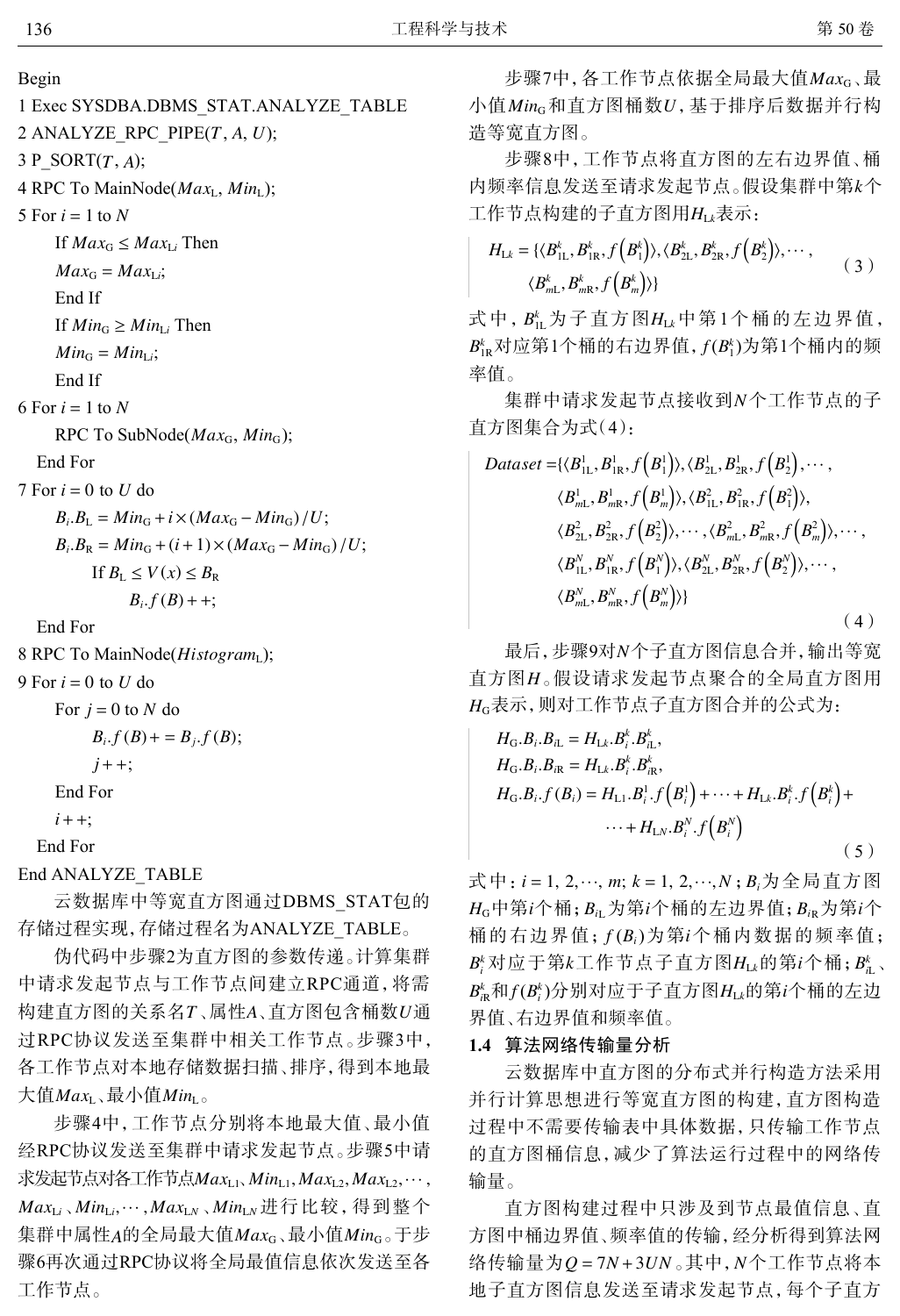图包含 $U \triangle \mathcal{H}$ ,每个桶〈 $B_{\text{L}}, B_{\text{R}}, f(B)$ 〉包含3条数据,依 据式(4)可知N个工作节点传输子直方图信息至请 求发起节点的网络传输量为3UN。请求发起节点传 输表名T、属性名A与桶数U至N个工作节点的网络 传输量为3N,N个工作节点将本地最大值*Max*<sub>L</sub>、最 小值Min*L*传送至请求发起节点的传输量为2N,请求 发起节点将全局最大值 $\mathit{Max}_G$ 、最小值 $\mathit{Min}_G$ 传输至 *N* 个工作节点的数据量为2*N* , 因此算法运行过程 *Q* = 3*N* +2*N* +2*N* +3*UN* = 中总体的数据传输量为 7*N* +3*UN* 。

*t* 组 和各工作节点构建的直方图信息;最好情况下每 率为 p ,基于MapReduce架构的直方图构建方法与本 文献[[11](#page-7-10)]中对MapReduce架构拓展后构建等宽、 等深直方图,其他类型直方图的构建只是在Map阶段 和Reduce阶段对数据的处理方式不同。基于MapReduce构建精确的直方图需对所有存储数据执行全扫 描,经Mapper处理后产生了BucketID,与数据值一起 构成key-value对经Hash定位发送至相应Reducer节点 处理。考虑最坏情况下所有工作节点的数据经处理 后都需要发送至集群中其他工作节点的Reducer处 理,则直方图构建过程中网络传输量为表中所有元 个工作节点中所有数据经Mapper处理后的Bucket-ID恰好为本地Reducer的节点ID,网络传输量为需要 发送至所有Reducer节点的直方图信息。近似直方图 构建方法通过对数据进行抽样减少网络传输量,但 仍然需要在Shuffle阶段传输抽样数据。假设抽样概 文方法的网络传输量对比如表1所示。

表 **1** 本文算法与**HEDC++**算法网络传输量对比

**Tab.1 Comparison of network transmission between the proposed algorithm and HEDC++**

| 直方图构建方法        |          | 网络传输量     |             |
|----------------|----------|-----------|-------------|
|                | 最优       | 最差        | 平均          |
| MapReduce精确直方图 | 3UN      | $t + 3UN$ | $t/2 + 3UN$ |
| MapReduce近似直方图 | 3UN      | $pt+3UN$  | $pt/2+3UN$  |
| 本文算法           | $7N+3UN$ | $7N+3UN$  | $7N+3UN$    |

已是常态。与数据量t相比,计算集群中工作节点数 *N U* 、直方图包含的桶数 几乎可以忽略不计。分布式 大数据环境下,数据库表中记录数上百万、千万 关系型数据库中,带宽资源是极其宝贵的资源,本文 算法在网络传输量上有较大改善,可缓解云数据库 中带宽占用率较高的问题。

# **2** 性能测试实验与分析

#### **2.1** 实验环境及数据

为了测试算法构建直方图性能,在Visual Studio

2013环境下采用C++语言完成了算法在数据库内核 的实现,测试环境使用3台DELL PowerEdge R730机 架式服务器集群,其配置为:Xeon E5-2603 v3,8 GB DDR4。

实验采用两个测试数据集,即一组人工合成的 符合Gauss分布的数据集和一组评分数据集。符合高 斯分布数据集包含10万条数据,其最大值为4.289 1, 最小值为–4.248 6,数据集分布[如图](#page-4-0)[3](#page-4-0)所示。评分数据 是美国Minnesota大学计算机科学与工程学院的 GroupLens项目组搜集的用于推荐系统的100万条评 分数据集。

<span id="page-4-0"></span>

**Fig.3 Gaussian distribution dataset**

由[图](#page-4-0)[3](#page-4-0)可以看出,10万条数据绝大多数位于[–2,2] 区间内,但是像[–2,–2.5]、[1,1.5]区间内数据频率无 法估计。

## **2.2** 实验设置

为了测试算法性能,设计了3组实验:

1)算法实现效果。针对10万条人工合成数据集, 使用本文算法分别建立包含不同桶数的直方图。对 于100万条评分数据集,只建立包含5个桶的直方图, 每个桶内为1类评分数据的频率。

2)可拓展性分析。为了验证算法在云数据库中 的可拓展性,分别为计算集群增加一个和减少一个 计算节点,并对存储数据进行均衡化处理后,验证算 法构造直方图时间随计算集群中节点个数变化的 关系。

3[\)与](#page-7-10)相似算法进行性能比较。对比本文算法与 文献[\[11](#page-7-10)]中提出的HEDC++方法在两个数据集上构建 等宽直方图所消耗时间与网络传输量。

## **2.3** 实验结果与分析

2.3.1 实验1

1)人工合成数据集直方图

实验将数据集以数据库表形式插入到虚谷云数 据库,使用分布式[集群](#page-5-0)并行构建包含10、20和100个 桶的等宽直方图如[图](#page-5-0)[4](#page-5-0)所示。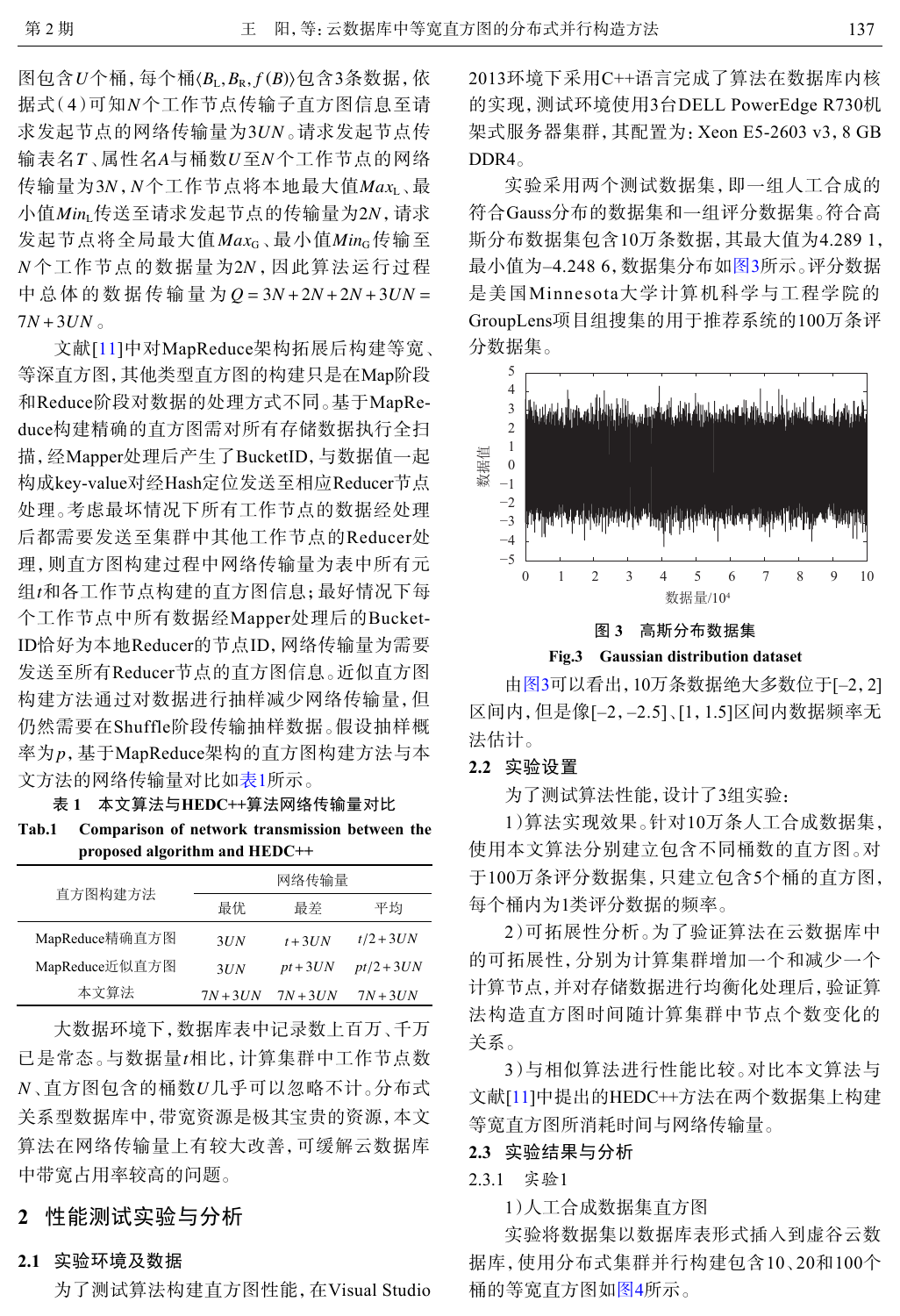<span id="page-5-0"></span>

图 **4** 包含不同桶桶个数的高斯分布数据集直方图

#### **Fig.4 Histograms of Gaussian distribution dataset with different number of buckets**

与[图](#page-4-0)[3](#page-4-0)相比,直方图更精确地描述了数据分布情 况,依据直方图中桶的左右边界信息和频率值可以 估计数据在更精确范围的分布百分比。

由[图](#page-5-0)[4](#page-5-0)中同一数据集构造的3种等宽直方图可以 看出,直方图桶数越多,数据分布的描述就越精细, 直方图桶的增加会导致计算任务量的增加,但数据 集大小确定的情况下桶数无限增加对数据评估优化 的提高是有限的。因此,实际应用时需根据数据集大 小、数据特征、应用请求精度等具体情况确定直方图 应包含的桶数。

2)评分数据集直方图

实验使用的评分数据集为包含6 000个用户对 4 000部电影的100万条评分数据,评分范围为1~5的 整数。算法对评分数据构建直方图如[图](#page-5-1)[5](#page-5-1)所示。

<span id="page-5-1"></span>

**Fig.5 Histogram of rating dataset**

由[图](#page-5-1)[5](#page-5-1)直方图结果可以看出,1 000 209条评分数 据中评分为4的数据最多,将近35%,评分为3分和5分 的数据在26%和22%左右。直方图的数据分布信息对 推荐系统缺失值的评分预测、用户行为分析等提供 了重要依据。

2.3.2 实验2

为了进一步分析算法的可拓展性,对比单节点 直方图构建方法和本文提出的分布式并行构建方法 在10万条高斯分布数据集和100万条评分数据集上 的运行时间,并分别为集群[增加](#page-6-0)和减少一个计算节 点后测[试算](#page-6-0)法的运行时间如[图](#page-6-0)[6](#page-6-0)所示。

由[图](#page-6-0)[6](#page-6-0)可知,直方图的分布式并行构造方法对比 单节点构造方法在性能上有了成倍的提高,随着计 算集群中节点数量的增加,本文算法运行时间逐渐 减小。特别是100万条评分数据集使用单节点构建直 方图算法的时间开销超过20 s。而算法利用集群的并 行计算优势,降低了云数据库中直方图构建任务的 处理时间。

2.3.3 实验3

1)算法运行时间对比

将人工合成数据和评[分数](#page-7-10)据在3节点集群中进 行均衡化处理后,对比文献[[11](#page-7-10)]中的HEDC++算法与 本[文方](#page-6-1)法分别构建精确等宽直方图所需运行时间, 如[图](#page-6-1)[7](#page-6-1)所示。

实验结果表明,关系型云数据库中直方图构建 时间比基于MapReduce架构构建直方图时间提高了 20倍以上。这是因为同等硬件条件下,MapReduce性 能远低于并行数据库,关系型数据库中数据是经过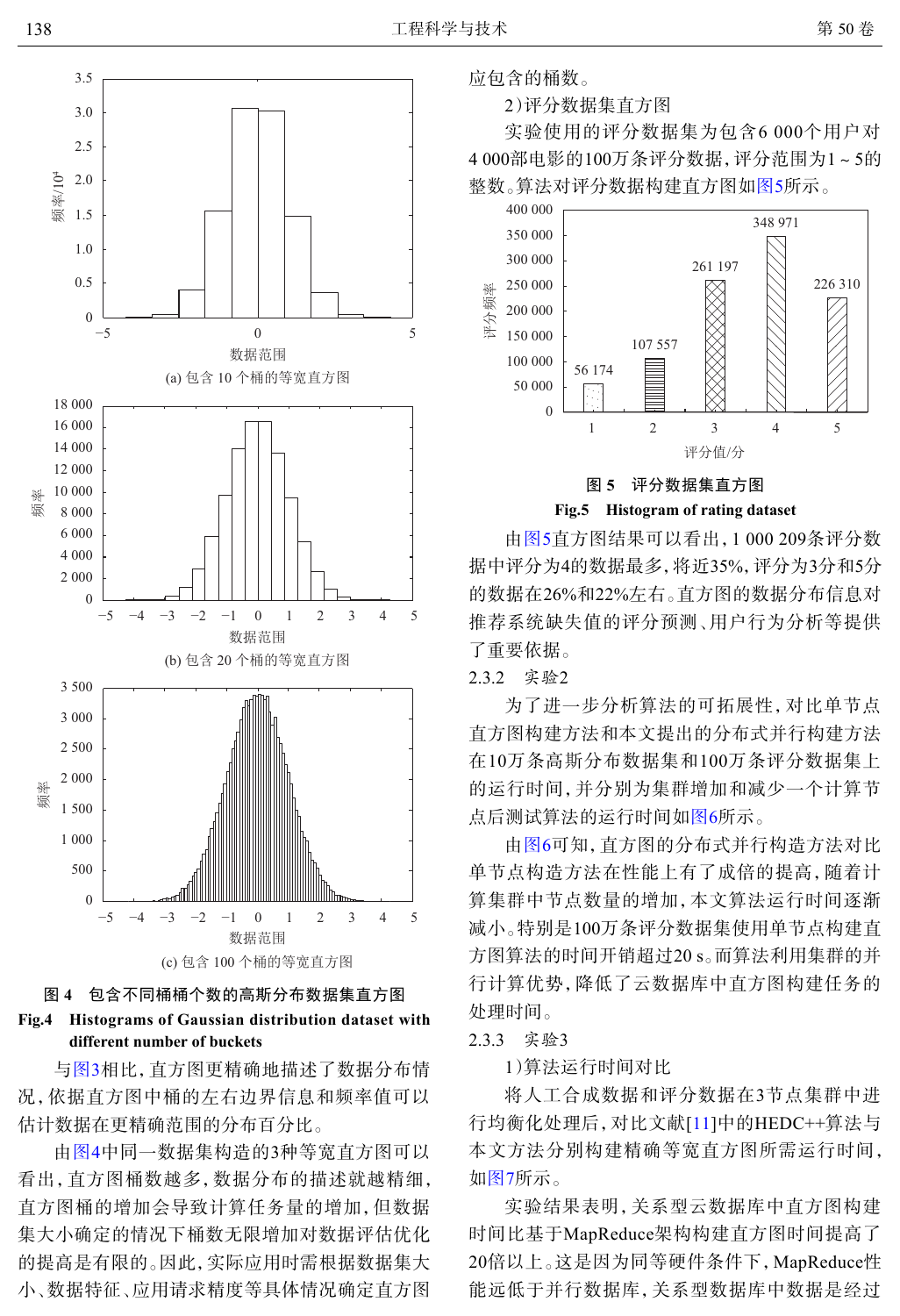<span id="page-6-0"></span>

图 **6** 单节点直方图算法与分布式直方图算法运行时间 对比

**Fig.6 Comparison of running time between the single node algorithm and the distributed algorithm on histogram construction**

<span id="page-6-1"></span>





预处理的高度结构化的数据,Hadoop中没有对数据 做任何预处理,且数据的访问需要直接从文件系统 中读入原始数据文件。基于MapReduce的精确直方图 构建方法需要将大量key-value对数据经哈希定位发 送至集群中其他节点,而本文算法只需要将少量直 方图信息在集群中进行传输。

#### 2)网络传输量对比

传输量为*Q* = 7*N* + 3U*N* , 与数据库表中元组个数无<br>关, 只与存储节点数 N 和直方图桶数 U有关, 而基于 图的网络传输量对比, 如表2所示。其中, *p*为近似直 云数据库直方图分布式并行构造过程中,网络 传输量为 $0 = 7N + 3UN$ ,与数据库表中元组个数无 MapReduce的直方图构建方法需传输具体数据,与数 据量大小有直接关系。本文算法与基于MapReduce的 方法在10万条数据和100万条数据集构造等宽直方 方图的抽样概率。

表 **2** 本文算法与**HEDC++**算法网络传输量对比 **Tab.2 Comparison of network transmission between the proposed algorithm and HEDC++**

| 直方图<br>方法         | 10万条数据 |         | 100万条数据 |         |                                                        |         |
|-------------------|--------|---------|---------|---------|--------------------------------------------------------|---------|
|                   | 最<br>优 | 最差      | 平均      | 最<br>优. | 最差                                                     | 平均      |
| HEDC++<br>精确直方图   | 90     | 100 090 | 50 090  | 90      | 10 000 900                                             | 500 090 |
| $HEDC++$<br>近似直方图 |        |         |         |         | 90 100 000p+90 50 000p+90 90 1 000 000p+90 500 000p+90 |         |
| 本文算法              | 111    | 111     | 111     | 111     | 111                                                    | 111     |

由表2可知,本文算法网络传输量平均情况下远 远低于基于MapReduce架构的直方图构建方法,基于 MapReduce架构的方法在最优情况下比本文算法略 低,但是这要求每个存储节点的数据经Mapper处理 后恰好全部定位至本地Reducer节点。

 $Q = 7 \times 3 + 3 \times 20 \times 3 = 201$ 本文算法与数据量大小无关,在直方图桶数和 集群节点数确定的情况下,无论是10万条数据,还是 100万条数据的网络传输量相同。构建包含20个桶的 等宽直方图的网络传输量在任意情况下均为

### **3** 结 论

基于关系型云数据库集群中的分布式计算资 源,设计并实现了等宽直方图的并行构建方法,所采 用的主从式架构与数据统计结果的传输改善了直方 图构建过程中的网络传输量。实验结果验证了本文 方法能够高效地完成云数据库中直方图的构建,算 法性能随集群中计算资源的增加具有较好的可拓展 性。目前,本文算法已应用于成都欧冠信息技术有限 公司研发的关系型云数据库平台–虚谷DBMS,为查 询优化提供数据支持。需要指出的是,云数据库中针